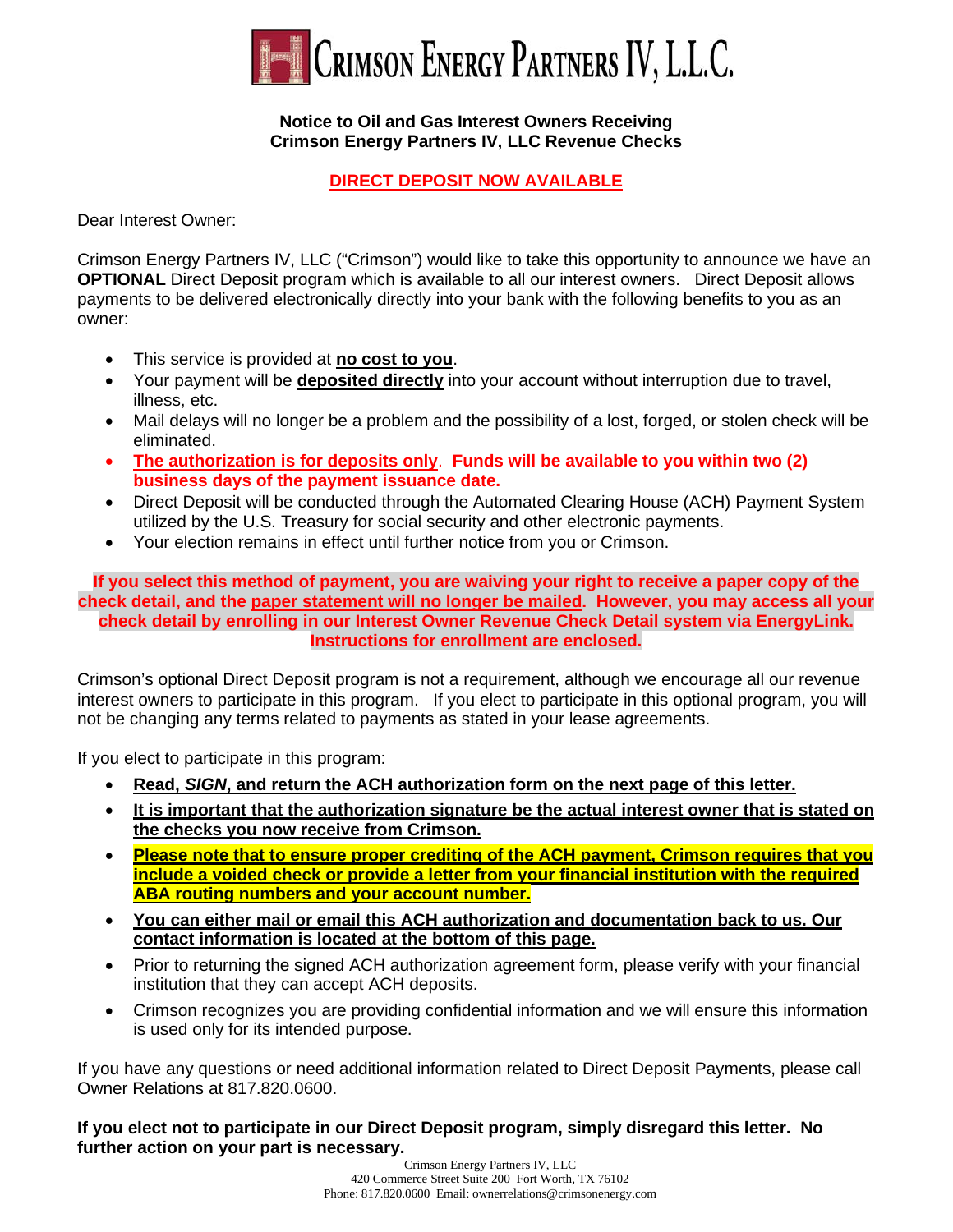

## **DIRECT DEPOSIT ENROLLMENT FORM**

#### **AUTHORIZATION FOR ELECTRONIC FUNDS TRANSFER PAYMENT**

The undersigned (individually and collectively, "Owner"), represents that he/she/it is the owner of an oil, gas and / or mineral interest that is currently paid by Crimson Energy Partners IV, L.L.C. ("Crimson") By executing and delivering this Authorization for Electronic Funds Transfer Payment (the "Agreement"), Owner authorizes Crimson to make direct deposit (ACH) payments for his/hers/its owned oil, gas and/or mineral interest to the financial institution and Owner account set forth below.

Owner agrees that electing to participate in ACH payments will not amend any lease agreements between Crimson and Owner and that this Agreement simply allows for ACH payments in lieu of paper check payments pursuant to the terms of the lease agreements.

Owner agrees to give at least thirty (30) days' advance written notice of any change in the payment instructions set forth below. Owner agrees that any changes to the mailing address set forth below will be submitted in writing to Crimson. Owner agrees that Crimson will not be held liable for any interest or other claim arising as a result of Owner's failure to provide written notice of any payment instruction changes. Owner also releases and agrees to indemnify and hold Crimson harmless from any loss, claim, damage, or interest incurred as a result of Owner's depository institution's failure to post properly or promptly any ACH payment and/or as a result of any error or omission in the payment instructions provided by or on behalf of Owner.

| DEPOSITORY INSTITUTION:                                             |               |
|---------------------------------------------------------------------|---------------|
| <b>DEPOSITORY ADDRESS:</b>                                          |               |
| DEPOSITORY INSTITUTION ABA ROUTING NUMBER (9 DIGITS):               |               |
| NAME ON ACCOUNT:                                                    |               |
| <b>ACCOUNT NUMBER:</b>                                              |               |
| <b>ACCOUNT TYPE:</b><br><b>SAVINGS</b><br><b>CHECKING</b><br>OTHER: | (Description) |

| Your Payee/Owner Number on Crimson Issued Checks | Tax Identification or Social Security Number       |
|--------------------------------------------------|----------------------------------------------------|
| Name of Owner                                    | Signature of Owner(s) or Authorized Representative |
| Street Address or P.O. Box                       | Signature of Additional Authorized Representative  |
| City, State & Zip Code                           | Title (If Corporation or Business Association)     |
| Date                                             | Daytime Phone Number (Including Area Code)         |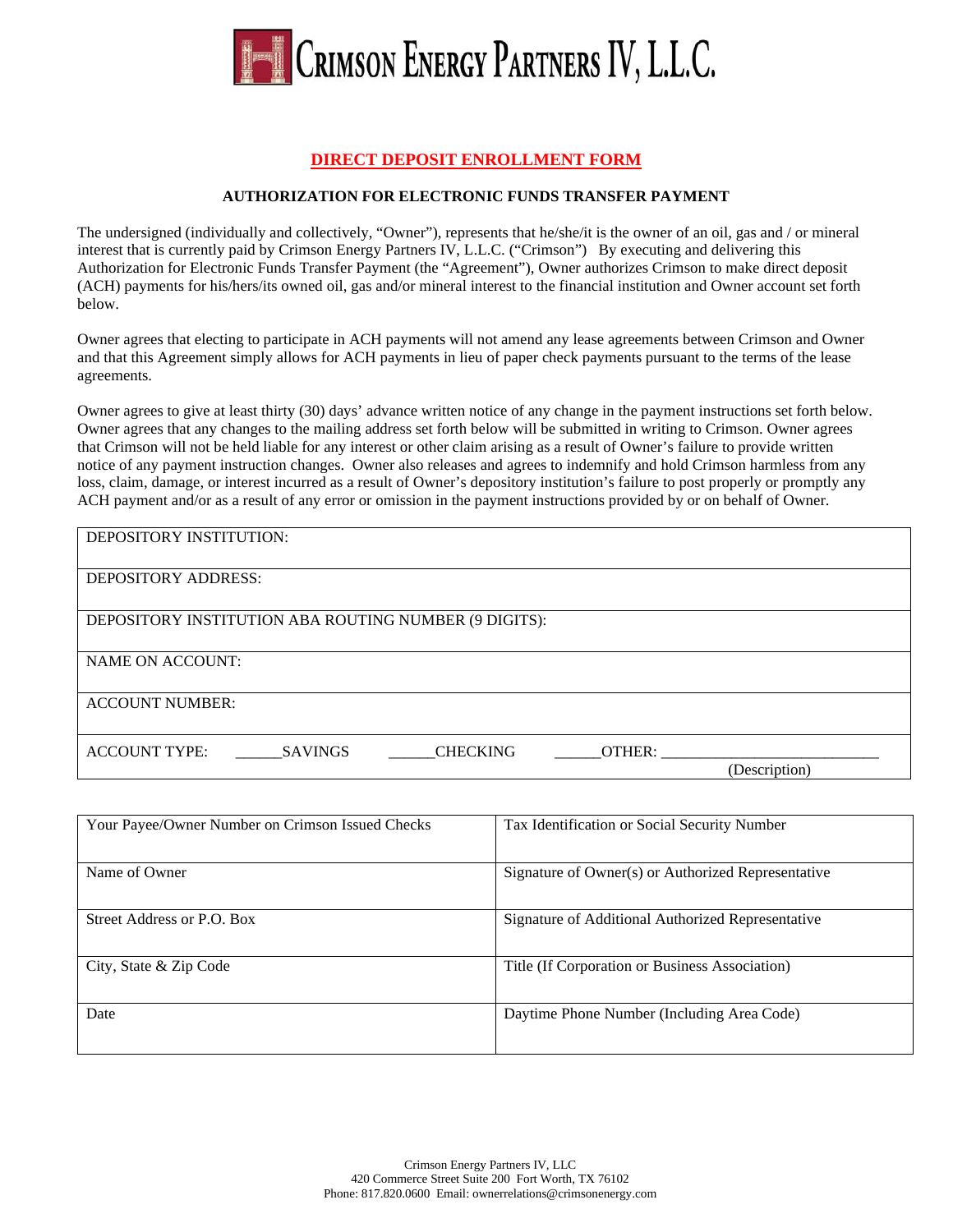

**PLEASE ATTACH A VOIDED CHECK OR LETTER FROM YOUR BANK FOR THE ACCOUNT TO WHICH PAYMENTS WILL BE DEPOSITED**

> Crimson Energy Partners IV, LLC 420 Commerce Street Suite 200 Fort Worth, TX 76102 Phone: 817.820.0600 Email: ownerrelations@crimsonenergy.com